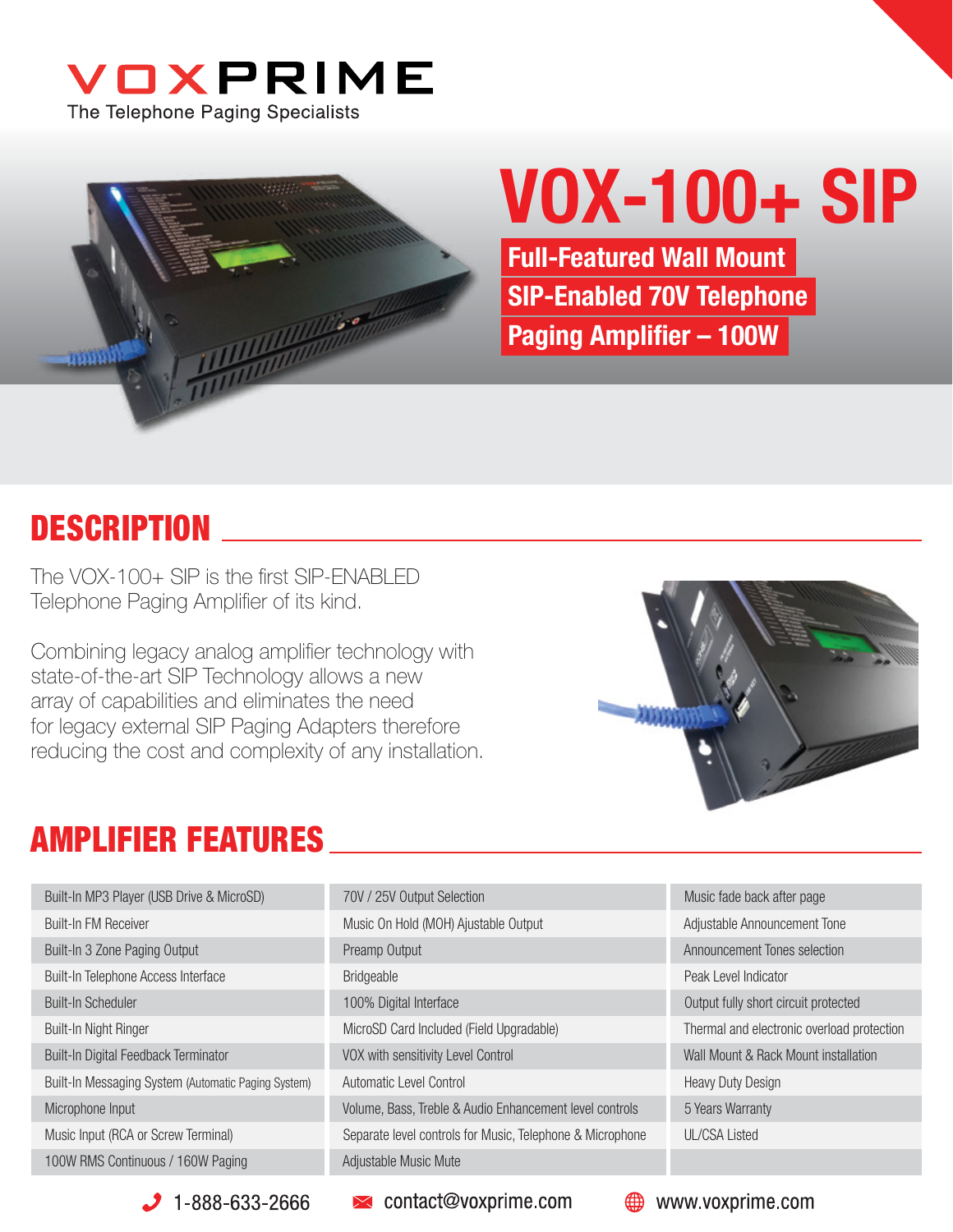## AMPLIFIER SPECIFICATIONS

| Power Output:               | 100 watt RMS Continuous / 160 watt Paging                                           |
|-----------------------------|-------------------------------------------------------------------------------------|
| Distortion:                 | Less than 1%                                                                        |
| Frequency Response:         | $\pm 3$ dB, 100 $\approx$ 20,000Hz                                                  |
| Sensitivity:                | TEL: 150mV; MIC: 1mV; MUSIC: 100mV                                                  |
| Inputs:                     | TEL: $600\Omega$ balanced line, transformer-isolated                                |
|                             | MUSIC: 10kΩ unbalanced, Hi-Z source, RCA jacks or screw terminals, Built-In MP3     |
|                             | player (using MicroSD card and USB drive), Built-In FM receiver, Amplified Music In |
|                             | MIC: Lo-Z balanced, screw terminal connection (dynamic only)                        |
|                             | MUSIC MUTE: Mutes music when shorted                                                |
|                             | CONTACT RING: Triggers night ringer when shorted                                    |
|                             | TEL RING: Triggers night ringer in response to 90V ring signal                      |
| Indicators & Controls:      | POWER & PEAK LEVEL LED indicators. MUSIC INPUT, MUSIC VOLUME, MUSIC BASS,           |
|                             | MUSIC TREBLE, MUSIC AUDIO ENHANCEMENT, MUSIC MUTE, TELELPHONE PAGING                |
|                             | ACCESS, VOX, TEL VOLUME, TEL BASS, TEL TREBLE, TEL AUDIO ENHANCEMENT, MIC           |
|                             | VOLUME, MIC BASS, MIC TREBLE, MIC AUDIO ENHANCEMENT, ANNOUNCEMENT TONE,             |
|                             | AUTOMATIC LEVEL CONTROL, DIGITAL FEEDBACK TERMINATOR / MESSAGING, NIGHT             |
|                             | RINGER, ZONE PAGING, MOH VOLUME, POWER AMP, SCHEDULER, MODULE                       |
|                             | Indicators & digital controls (tactile switch with 4 X 20 characters LCD screen)    |
| Outputs:                    | ZONE 1, 2, 3 OUT (70/25V RMS), MOH OUT (8/600 Ohms), PREAMP OUT (8 Ohms)            |
| <b>Overload Protection:</b> | Thermal and electronic protection with a 2.5A, $120V \sim$ slow blow fuse           |
| Power Source:               | 120V AC, 60Hz                                                                       |
| <b>Power Consumption:</b>   | 176 watts                                                                           |
| Finish:                     | Black powder paint with silver and red lettering                                    |
| Dimensions:                 | 14-1/4" W x 8-3/8" H x 2-3/4" D                                                     |
| Weight:                     | 15 lbs                                                                              |
| Environment:                | Indoor                                                                              |